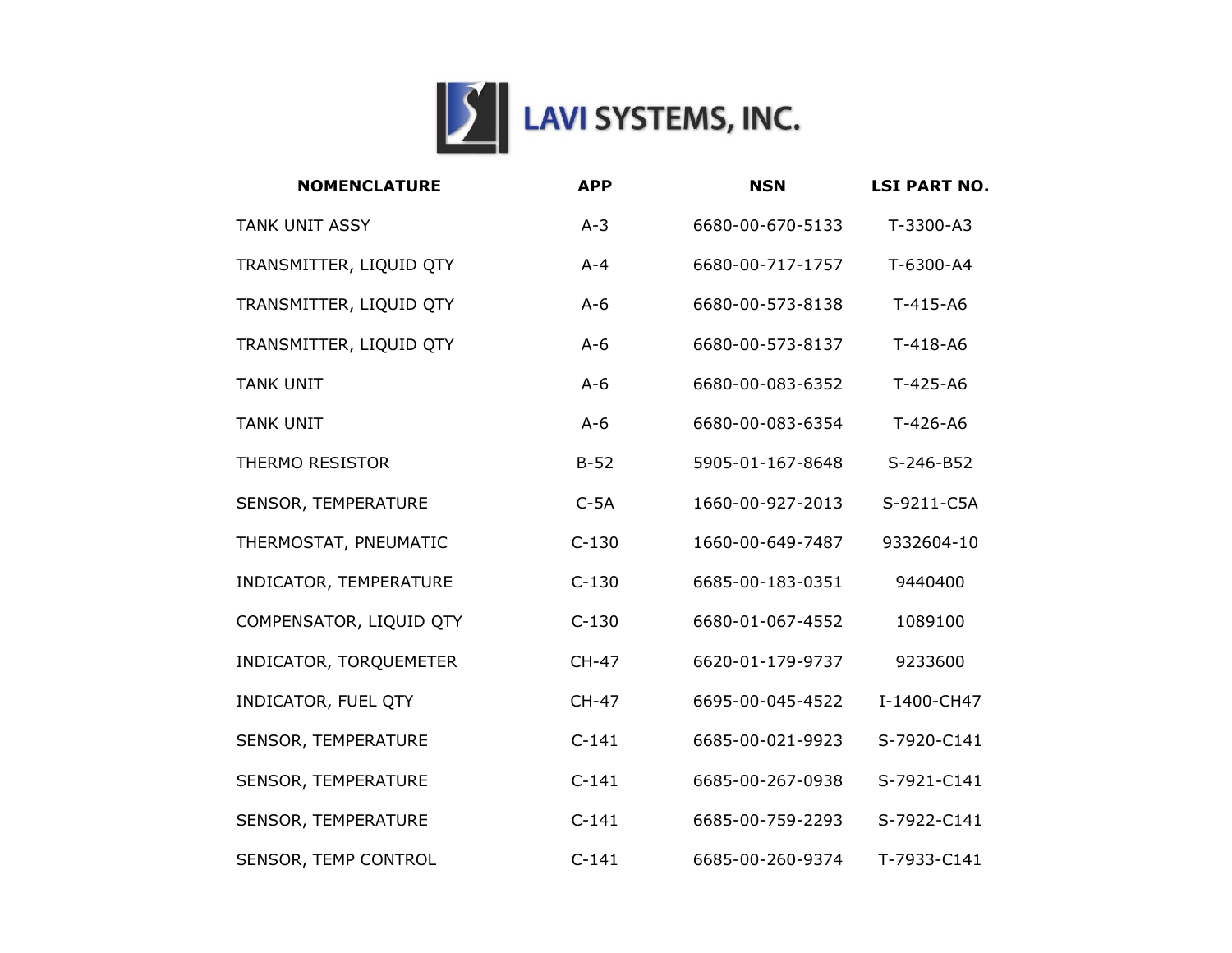

| TANK UNIT, INTERMED WING     | $F-4$  | 6680-00-946-9998 | T-300-F4       |
|------------------------------|--------|------------------|----------------|
| TANK UNIT, OUTBOARD WING     | $F-4$  | 6680-00-911-4290 | $T-301-F4$     |
| TANK UNIT, INBOARD WING      | $F-4$  | 6680-00-911-4291 | $T-302-F4$     |
| TANK UNIT, NO 3 FUSELAGE     | $F-4$  | 6680-00-911-4298 | T-304-F4       |
| TANK UNIT, NO 1 FUSE UPPER   | $F-4$  | 6680-00-945-1205 | T & SL-305-F4  |
| TANK UNIT, NO. 1 FUSE, LOWER | $F-4$  | 6680-00-953-1815 | T & C-306-F4   |
| TANK UNIT, NO. 2 FUSE        | $F-4$  | 6680-00-907-5703 | $T - 307 - F4$ |
| TANK UNIT, NO. 4 FUSE        | $F-4$  | 6680-00-911-4295 | T-308-F4       |
| TANK UNIT, NO. 5 FUSE        | $F-4$  | 6680-00-919-2702 | T-309-F4       |
| TANK UNIT, NO. 2 FUSE        | $F-4$  | 6680-00-220-2843 | T & SL-315-F4  |
| TRANSMITTER, WING SWITCH     | $F-14$ | 6610-00-029-9407 | 9127800        |
| TRANSMITTER, LIQUID          | $F-15$ | 6680-00-290-6479 | 9181200        |
| CONTROL, FAIL SAFE           | $F-15$ | 1660-01-098-2753 | 9241778-10     |
| AMPLIFIER, INTERCOM          | $F-16$ | 1680-01-053-9287 | 9130500        |
| INDICATOR, NOZZLE POSITION   | $F-16$ | 6620-00-189-9444 | 9130900        |
| <b>FUEL PROBE</b>            | $F-16$ | 6680-01-058-3531 | T-100-F16      |
| <b>FUEL PROBE</b>            | $F-16$ | 6680-01-058-1436 | $T-101-F16$    |
| <b>FUEL PROBE</b>            | $F-16$ | 6680-01-058-3530 | $T-102-F16$    |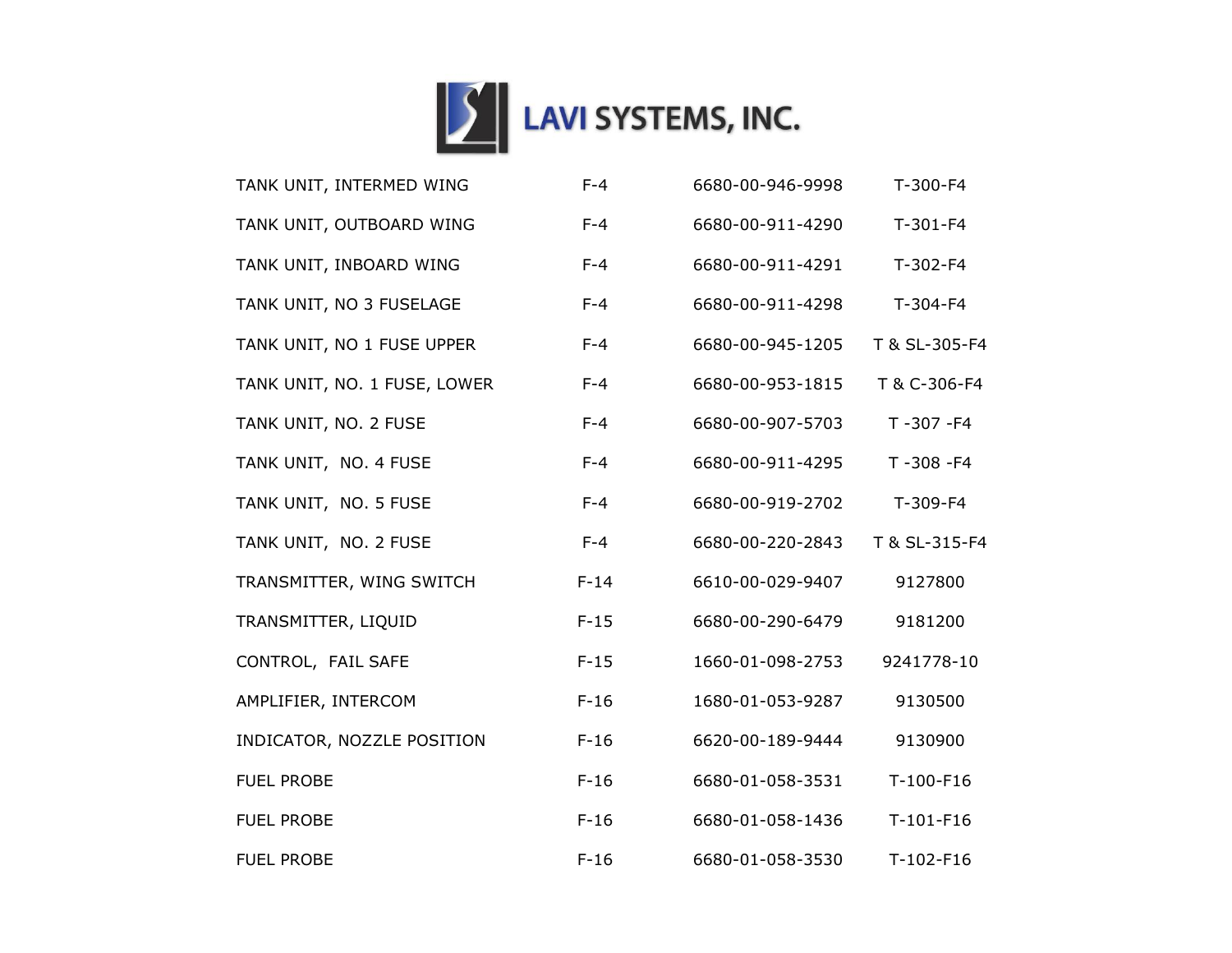

| TRANSMITTER, LIQIUD QTY                     | $F-16$  | 6680-01-072-2798 | 0887700      |
|---------------------------------------------|---------|------------------|--------------|
| FLIGHT CONTROL PANEL                        | $F-16$  | 6615-01-127-3160 | 16C0605-825  |
| TRANSMITTER, LIQUID                         | $F-104$ | 6680-00-889-7168 | T-3201-F104  |
| TRANSMITTER, LIQUID                         | $F-111$ | 6680-00-945-4967 | T-600-F111   |
| SENSOR, TEMP, ELECT COOLING                 | $F-111$ | 5905-01-083-1917 | S-2100-F111  |
| SENSOR, TEMPERATURE                         | $F-111$ | 5905-00-928-5059 | S-2107-F111  |
| SENSOR, TEMP, ELECT COOLING                 | $F-111$ | 5905-00-450-2515 | S-2200-F111  |
| SENSOR, TEMPERATURE                         | $F-111$ | 5905-00-928-7637 | S-2700-F111  |
| TEMPERATURE SENSOR ASSY                     | KC-135  | 6685-01-192-0486 | SM-C-978769  |
| INDICATOR, TEMPERATURE                      | KC-135  | 6685-00-514-5327 | 9131800      |
| TANK UNIT, NO. 1<br>& NO. 4 MAIN            | KC-135  | 6680-00-526-7250 | T-4911-KC135 |
| TANK UNIT, NO. 1<br>& NO. 4 RES             | KC-135  | 6680-00-526-7263 | 9339500      |
| TANK UNIT, NO. 1<br>& NO. 4 RES             | KC-135  | 6680-00-526-8060 | 9339600      |
| TANK UNIT, NO. 1<br>& NO. 4 RES             | KC-135  | 6680-00-526-8061 | 9339700      |
| COMPARATOR TANK UNIT,<br>NO. 2 & NO. 3 MAIN | KC-135  | 6680-00-526-4380 | 9339900      |
| COMPARATOR TANK UNIT,                       | KC-135  | 6680-00-526-7237 | 9340000      |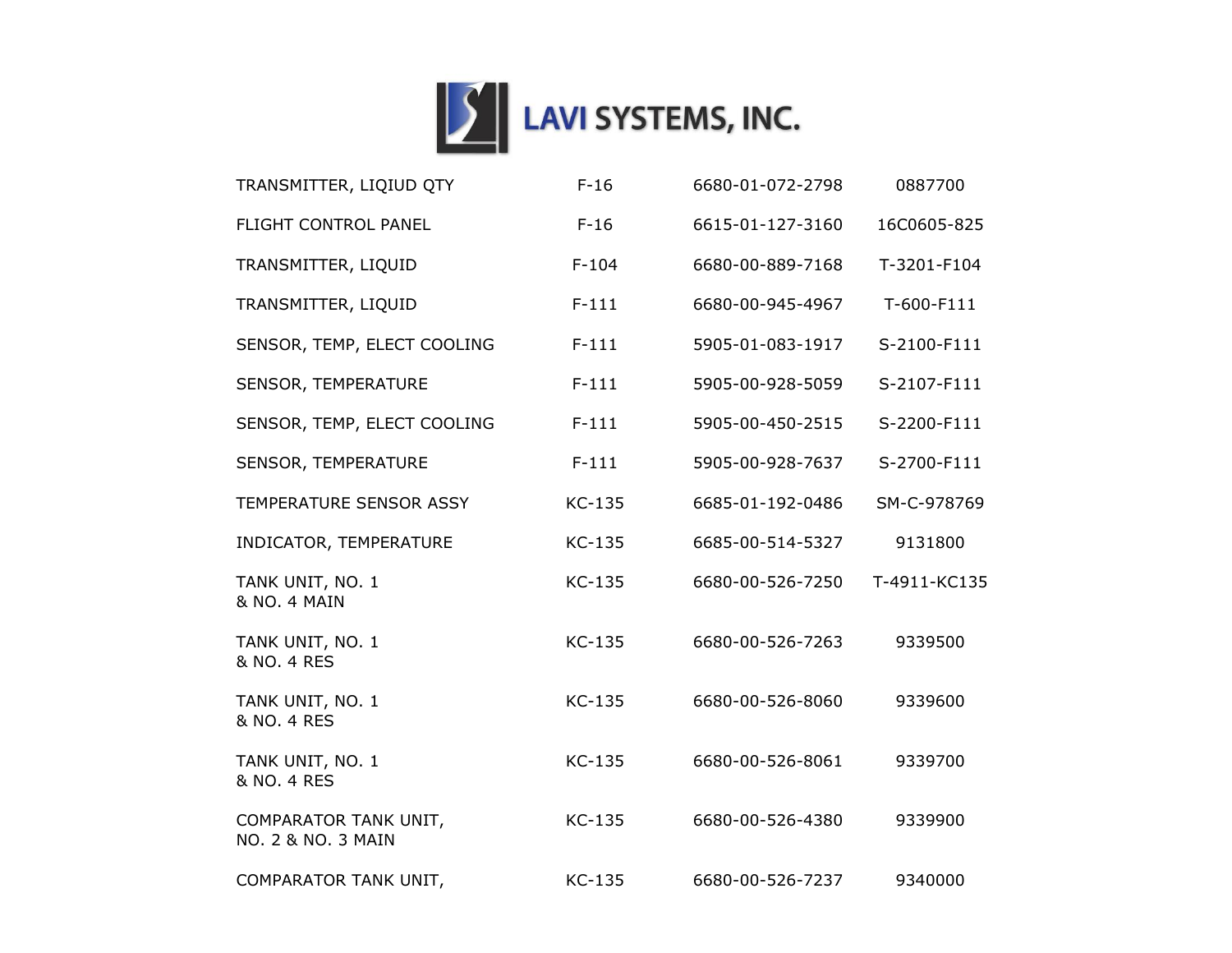

## NO. 1 & NO. 4 RES

| TANK UNIT, FORWARD BODY                      | KC-135       | 6680-00-526-7173 | 9340200    |
|----------------------------------------------|--------------|------------------|------------|
| COMP UNIT, FORWARD BODY                      | KC-135       | 6680-00-551-3406 | 9340900    |
| COMPENSATOR, LIQUID QTY                      | KC-135       | 6680-01-036-9373 | 9858100    |
| COMPENSATOR, LIQUID QTY                      | KC-135       | 6680-00-526-7407 | 0282800    |
| TRANSMITTER, LIQUID QTY                      | KC-135       | 6680-00-526-7240 | 0282900    |
| COMPENSATOR, LIQUID QTY                      | KC-135       | 6680-00-526-8066 | 0283100    |
| TANK UNIT,<br><b>FWD FUSELAGE</b>            | $T-38/F5$    | 6680-00-071-3983 | T-2400-T38 |
| TANK UNIT, FWD<br><b>CTR FUSELAGE TOP</b>    | $T-38/F5$    | 6680-00-800-1586 | T-2401-T38 |
| TANK UNIT, AFT DORSAL                        | $T-38/F5$    | 6680-00-800-1587 | T-2402-T38 |
| TANK UNIT, FWD DORSAL                        | $T-38/F5$    | 6680-00-800-1588 | T-2403-T38 |
| TANK UNIT, CTR DORSAL                        | $T-38/F5$    | 6680-00-800-4505 | T-2404-T38 |
| TANK UNIT, AFT                               | $T-38/F5$    | 6680-00-800-4510 | T-2405-T38 |
| TANK UNIT, AFT<br><b>CTR FUSELAGE BOTTOM</b> | $T-38/F5$    | 6680-00-800-4510 | T-2405-T38 |
| TANK UNIT, AFT FUSELAGE                      | $T-38/F5$    | 6680-00-854-7503 | T-2406-T38 |
| TRANSMITTER, LIQUID                          | $UH-1$       | 6680-00-758-2816 | T-1100-UH1 |
| <b>INDICATOR DAMPER</b>                      | <b>UH-60</b> | 1615-01-394-3898 | 9341101-1  |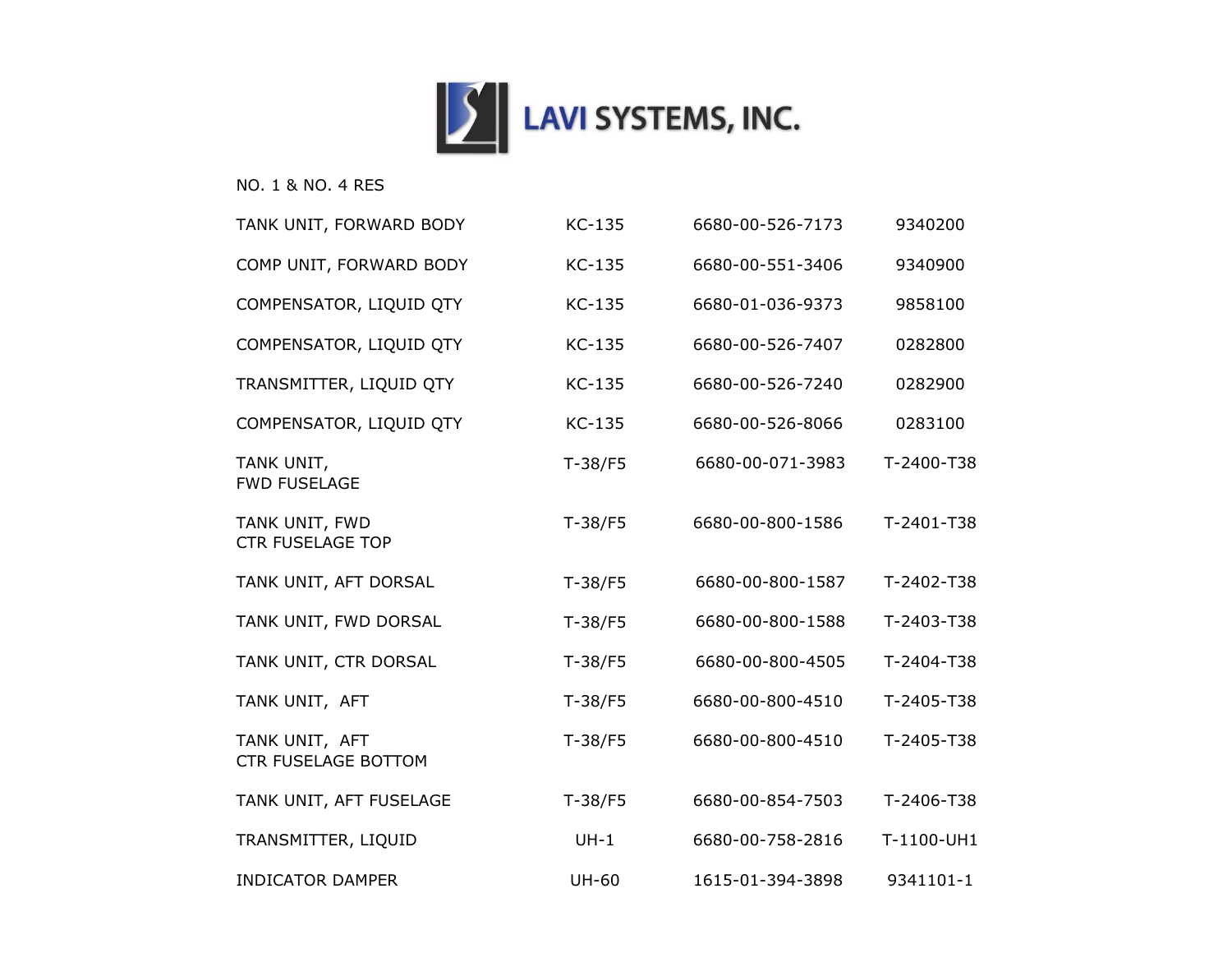

| PANEL, CAUTION ADVISORY                | <b>UH-60</b>                    | 1680-01-214-0193 | 9544600     |
|----------------------------------------|---------------------------------|------------------|-------------|
| PANEL, CAUTION ADVISORY                | <b>UH-60</b>                    | 1680-01-225-5629 | 9544600-20  |
| PANEL, CAUTION ADVISORY                | <b>UH-60</b>                    | 1680-01-471-7013 | 9544600-40  |
| PANEL, CAUTION ADVISORY                | <b>UH-60</b>                    | 1680-37-A01-6630 | 9544600-60  |
| <b>MASTER ALARM PANEL</b>              | <b>UH-60</b>                    | 6225-01-455-3846 | 9753500-107 |
| SENSOR, TEMPERATURE<br><b>ASSEMBLY</b> | <b>VARIOUS</b>                  | 6685-01-192-0486 | SM-C-978769 |
| GAGE, TEMPERATURE                      | <b>SHIPS</b>                    | 6620-00-105-3312 | S-2300-N    |
| SENSOR, TEMPERATURE                    | <b>CIWS</b>                     | 6685-01-188-7743 | S-1500-CIWS |
| HOUSING, LAMP ASSY                     | <b>CARRIER</b><br><b>LIGHTS</b> | 1280-00-475-7386 | 2950-378    |
| INDICATOR, LIQ SIGHT LEVEL             | <b>VARIOUS</b>                  | 6680-00-060-4646 | 9024800     |
| <b>REPLACEMENT PARTS</b>               |                                 |                  |             |
| <b>DASHPOT</b>                         | <b>UH-60</b>                    | 5342-01-395-7955 | 9341102     |
| <b>DASHPOT</b>                         | <b>UH-60</b>                    | 5342-01-395-7954 | 9341104     |
| <b>DASHPOT</b>                         | <b>UH-60</b>                    | 5342-01-395-7953 | 9341105     |
| RING, EXTERNALLY THREADED              | <b>UH-60</b>                    | 5365-01-390-7127 | 9341107     |
| <b>DASHPOT</b>                         | <b>UH-60</b>                    | 5342-01-395-7952 | 9341109     |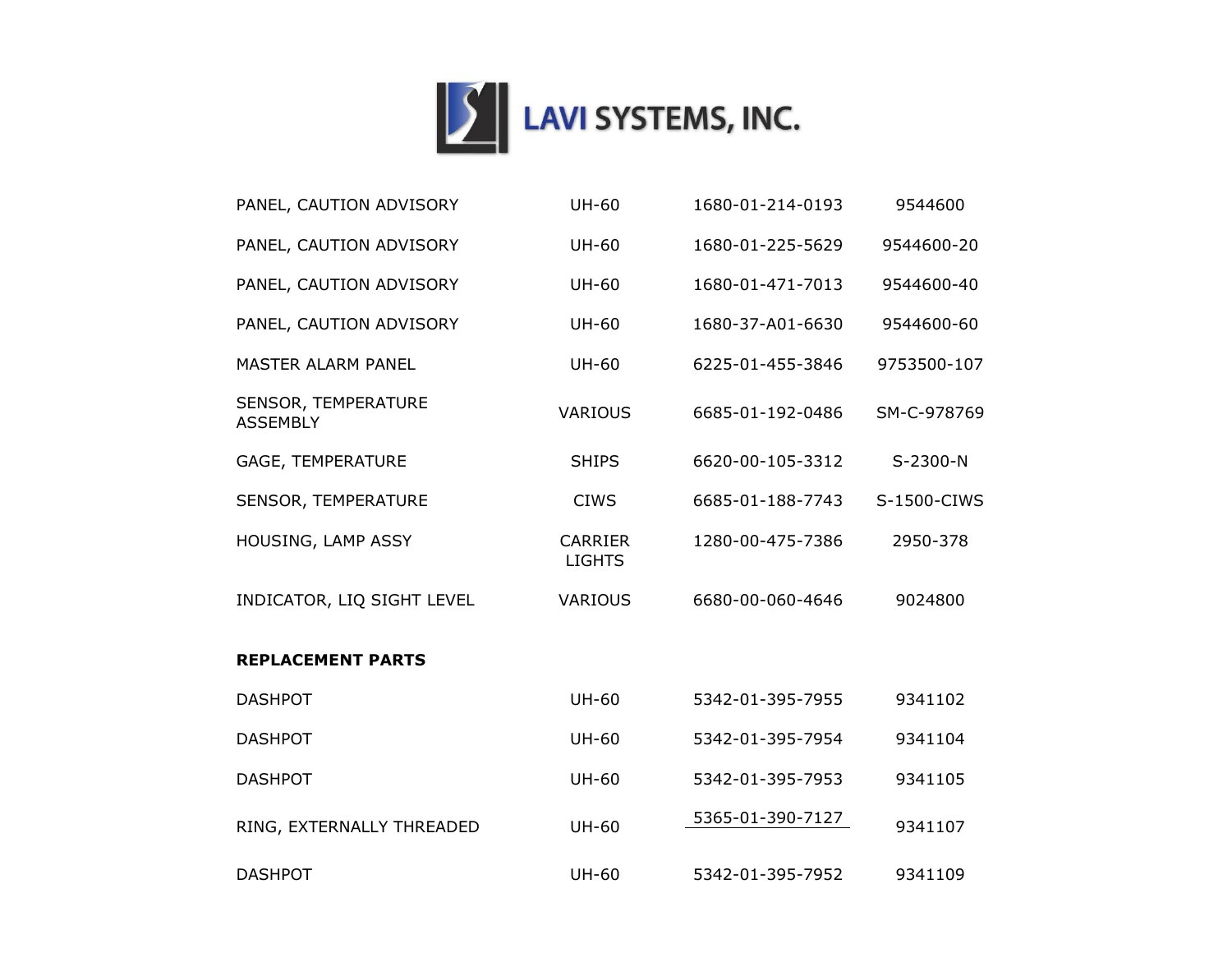

| <b>SCRAPER</b>          | <b>UH-60</b> | 3120-01-395-6027 | 9341113 |
|-------------------------|--------------|------------------|---------|
| <b>DASHPOT</b>          | <b>UH-60</b> | 5342-01-395-7956 | 9341114 |
| RETAINER, PACKING       | <b>UH-60</b> | 5330-01-394-8494 | 9341115 |
| RETAINER, PACKING       | <b>UH-60</b> | 5330-01-394-7851 | 9341116 |
| WASHER, FLAT            | <b>UH-60</b> | 5310-01-394-6374 | 9341117 |
| WASHER, FLAT            | <b>UH-60</b> | 5310-01-394-6378 | 9341118 |
| HANDLE, MANUAL          | <b>UH-60</b> | 5430-01-392-1572 | 9341119 |
| RETAINER, PACKING       | <b>UH-60</b> | 5330-01-394-7852 | 9341120 |
| LENS, RETAINER          | <b>UH-60</b> | 1680-01-147-3671 | 9544618 |
| FLEX CIRCUIT, W1        | <b>UH-60</b> | 5905-01-373-1303 | 9544634 |
| FLEX CIRCUIT, W2        | <b>UH-60</b> | 5905-01-373-1304 | 9544635 |
| FLEX CIRCUIT, W3        | <b>UH-60</b> | 5998-01-372-2173 | 9544636 |
| FLEX CIRCUIT, W4        | <b>UH-60</b> | 5905-01-373-1305 | 9544637 |
| FLEX CIRCUIT, W5        | <b>UH-60</b> | 5995-01-467-2206 | 9544638 |
| FLEX CIRCUIT, W6        | <b>UH-60</b> | 5905-01-373-1307 | 9544639 |
| FLEX CIRCUIT, W6        | <b>UH-60</b> | 5905-01-373-1308 | 9544640 |
| CABLE ASSEMBLY, PRINTED | <b>UH-60</b> | 5995-01-467-2213 | 9544648 |